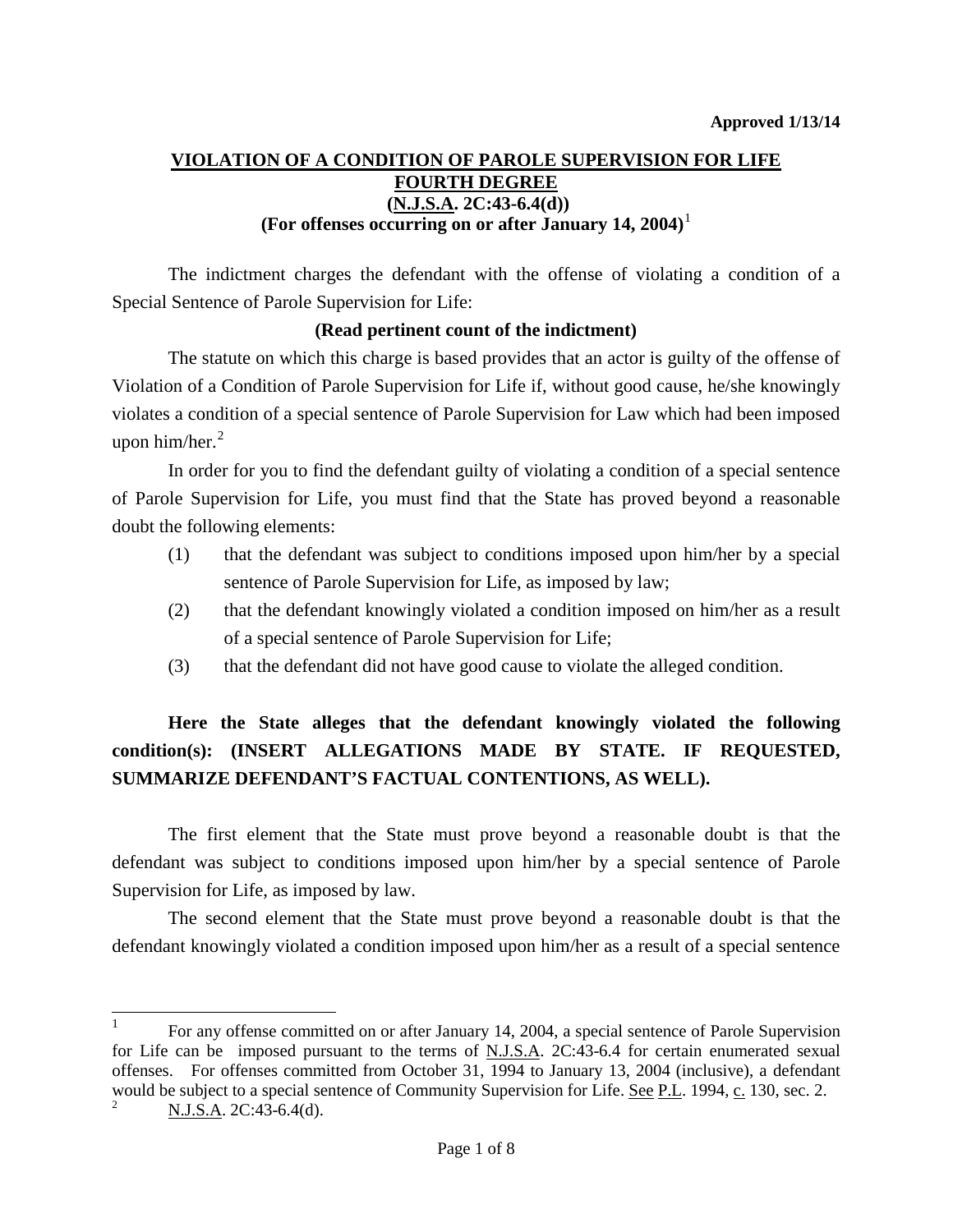as imposed by law.<sup>[3](#page-0-1)</sup>

### **(CHARGE IN ALL CASES)**

A person acts knowingly with respect to the nature of his/her conduct or the attendant circumstances if he/she is aware that the conduct is of that nature or that such circumstances exist or the person is aware of a high probability of their existence. A person acts knowingly with respect to a result of the conduct if he/she is aware that it is practically certain that the conduct will cause a result. "Knowing," "with knowledge," or equivalent terms have the same meaning.

Knowledge is a condition of the mind. It cannot be seen. It can only be determined by inference from defendant's conduct, words or acts. A state of mind is rarely susceptible of direct proof but must ordinarily be inferred from the facts. Therefore, it is not necessary that the State produce witnesses to testify that an accused said that he/she had a certain state of mind when he/she did a particular thing. It is within your power to find that such proof has been furnished beyond a reasonable doubt by inference which may arise from the nature of his/her acts and conduct and from all he/she said and did at the particular time and place and from all surrounding circumstances established by the evidence.

A condition imposed on a defendant by the special sentence of Parole Supervision for Life include:

# **(SELECT APPROPRIATE SECTION(S))[4](#page-1-0)**

It may be necessary to conduct a bifurcated trial if the defendant is simultaneously charged with a substantive offense that is being alleged to act as one of the predicate offenses that form the basis of criminal liability under the Violation of the Special Sentence of Parole Supervision for Life statute. See State v. Ragland, 105 N.J. 189, 193-194 (1986) (The charge of Certain Persons Previously Convicted of a Crime Not to Possess a Weapon, N.J.S.A. 2C:39-7, to be bifurcated from any substantive weapons possessions charge); State v. Chenique-Puey, 145 N.J. 334, 343 (1996) (Bifurcated trial ordered when charges of contempt of a domestic-violence restraining order and an underlying criminal offense arise from the same criminal episode).

<span id="page-1-1"></span>If a bifurcated trial is appropriate, it should be conducted before the same jury and the charges tried sequentially. See Ragland, supra, 105 N.J. at 195; Chenique-Puey, supra, 145 N.J. at 343. A unitary trial might still be appropriate if the Violation of Parole Supervision for Life charge was being tried alone. See State v. Brown, 180 N.J. 572 (2004).

<span id="page-1-0"></span>See N.J.S.A. 2C:43-6.4(b) and citations to the Parole Supervision provisions cited therein. See Generally, N.J.S.A. 30:4-123.59(b)(1) and N.J.A.C. 10A:71-6.12.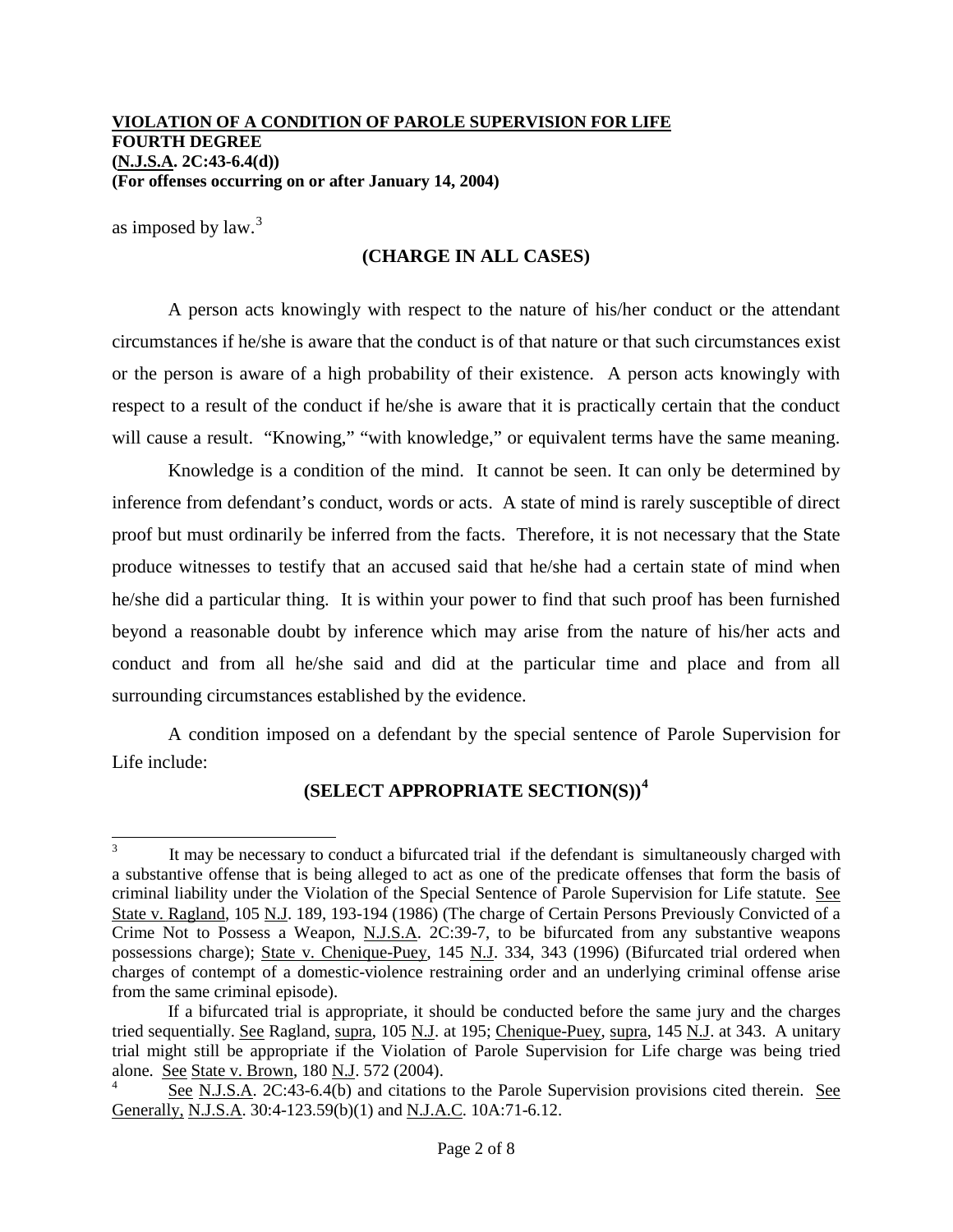- $(A)$  a requirement that the defendant obey all laws and ordinances.<sup>[5](#page-1-1)</sup>
- (B) a requirement that defendant will not own or possess any firearm as defined in N.J.S.A. 2C:39-1(f) or any other weapon enumerated in N.J.S.A. 2C:39-1(r).<sup>[6](#page-2-0)</sup>
- (C) a requirement that the defendant refrain from the use, possession or distribution of a controlled dangerous substance, controlled substance analog or imitation controlled dangerous substance as defined in N.J.S.A. 2C:35-2 and N.J.S.A. 2C:35-11,<sup>[7](#page-2-1)</sup> or any paraphernalia related to such substances except as prescribed by a physician.<sup>[8](#page-2-2)</sup>
- (D) a requirement that the defendant obtain permission from his parole officer for any change in his residence.
- (E) a requirement that the defendant report at reasonable intervals to an assigned parole officer.
- (F) a requirement that the defendant make full or partial restitution, and the defendant refused or failed to make a good faith effort to make such payment(s).  $9$
- (G) a requirement the defendant have no contact with the victim, which special condition may include, but need not be limited to, restraining the defendant from entering the victim's residence, place of employment, business or school, and from harassing or stalking the victim or victim's relatives in any way, or refrain from any contact (verbal, written or through a third party) with the victim(s) of the offense unless contact is authorized by the assigned parole officer;  $10$
- (H) a requirement that the defendant shall not own or possess an animal for an unlawful purpose or to interfere in the performance of duties by a parole officer.
- (I) a requirement that the defendant make specified fine payments to the State Parole Board or the Juvenile Justice Commission. For violation of such conditions, or

 $\frac{5}{100}$  N.J.S.A. 30:4-123-59(b)(1) and <u>N.J.A.C.</u> 10A:71-6.12(d)(1).

<span id="page-2-0"></span>The jury should be instructed as to the appropriate statutory definition(s) as warranted by the facts.

<span id="page-2-1"></span><sup>7</sup> The jury should be instructed as to the appropriate statutory definition(s) as warranted by the facts.

<span id="page-2-2"></span> $\frac{N \text{ J.A.C.}}{N \text{ K.}}$  10A:71-6.12(d)(10).

<span id="page-2-3"></span> $\frac{10}{10}$  N.J.S.A. 2C:43-3 and N.J.S.A. 30:4-123.59(g).

<span id="page-2-4"></span>N.J.S.A. 30:4-123-59(b)(1) and N.J.A.C. 10A:71-6.12(d)(16).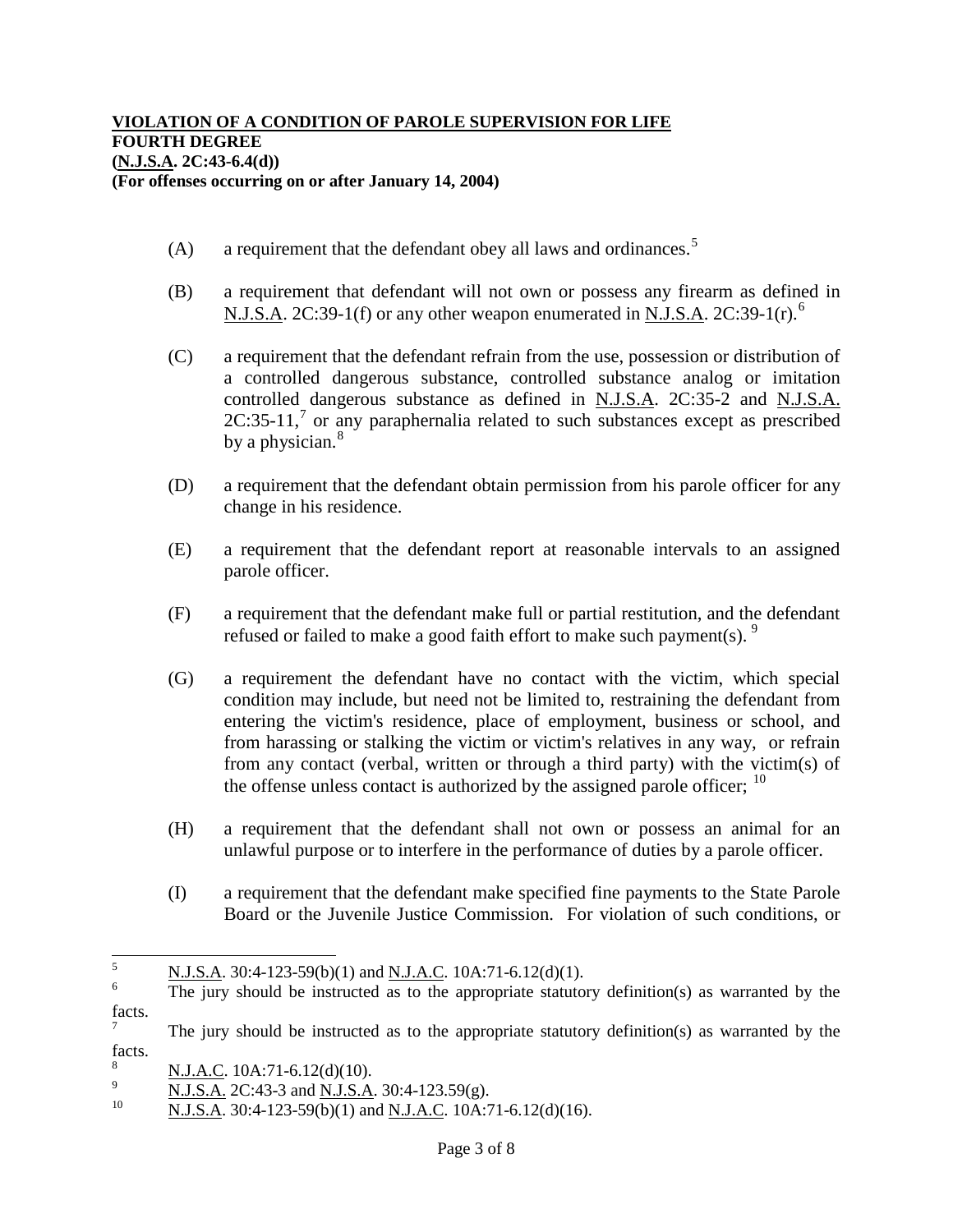for violation of a special condition requiring restitution, parole may be revoked only for refusal or failure to make a good faith effort to make such payment.

- (J) a requirement that the defendant pay any fines imposed as a condition of his sentence, and the defendant refused or failed to make a good faith effort to make such payment(s).  $^{11}$  $^{11}$  $^{11}$
- (K) a requirement that the defendant appear before a designated review board for consideration of an adjustment to the defendant's parole status.<sup>[12](#page-3-0)</sup>
- (L) any other requirement imposed by the Division of Parole of the State Parole Board appropriate to protect the public and to foster rehabilitation, which may include the following conditions that the defendant:
	- 1. Obey all laws and ordinances;
	- 2. Report to the assigned parole officer as instructed;
	- 3. Notify the assigned parole officer immediately after any arrest, after being served with or receiving a complaint or summons and after accepting any pre-trial release including bail;
	- 4. Notify the assigned parole officer immediately upon the issuance by the appropriate court, pursuant to the Prevention of Domestic Violence Act, N.J.S.A. 2C:25-17 *et. seq*., or under the provisions of a similar Federal or state statute, of an order granting emergency relief, a temporary or final restraining order or an order establishing conditions of release or bail in a criminal matter or offense arising out of a domestic violence situation, and comply with any condition established within the respective order until the order is dissolved by the appropriate court or until a condition is modified or discharged by the appropriate court;
	- 5. Reside at a residence approved by the assigned parole officer;
	- 6. Obtain the permission of the assigned parole officer prior to any change of residence;
	- 7. Obtain the permission of the assigned parole officer prior to leaving the state of the approved residence for any purpose;

<span id="page-3-0"></span> $\frac{11}{12}$  N.J.S.A. 2C:43-3 and N.J.S.A. 30:4-123.59(g).

<sup>12</sup> N.J.S.A. 30:4-123.61(a).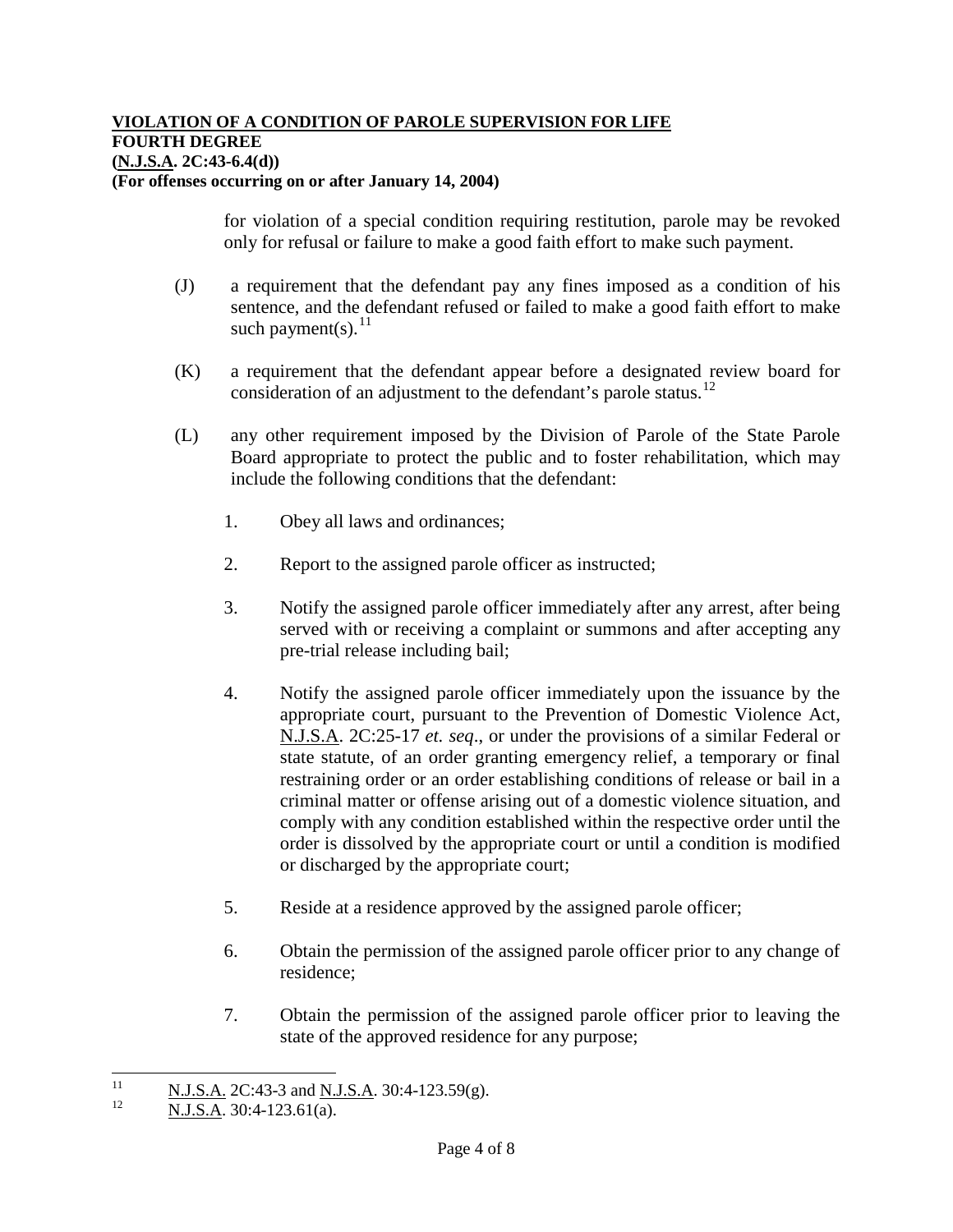- 8. Refrain from the purchase, use, possession, distribution or administration of any narcotic or controlled dangerous substance, controlled dangerous substance analog, imitation controlled dangerous substance or any paraphernalia related to such substances except as prescribed by a physician;
- 9. Cooperate in any medical and/or psychological examination or tests as directed by the assigned parole officer;
- 10. Participate in and successfully complete an appropriate community or residential counseling or treatment program as directed by the assigned parole officer;
- 11. Submit to drug or alcohol testing at any time as directed by the assigned parole officer;
- 12. Obtain the permission of the assigned parole officer prior to securing, accepting or engaging in any employment, business or volunteer activity and prior to a change of employment;
- 13. Notify the assigned parole officer immediately of any change in employment status;
- 14. Comply with any curfew established by the assigned parole officer;
- 15. Refrain from behavior which results in the issuance of a final restraining order pursuant to the Prevention of Domestic Violence Act, N.J.S.A. 2C:25-17 et. seq., or under the provisions of a similar Federal or state statute;
- 16. Refrain from operating a motor vehicle without a valid driver's license;
- 17. Refrain from any contact (written or otherwise) with any group, club, association or organization that engages in, promotes or encourages illegal or sexually deviant behavior;
- 18. Submit to a search conducted by a parole officer, without a warrant, of the defendant's person, place of residence, vehicle or other real or personal property within the defendant's control at any time a parole officer has a reasonable, articulable basis to believe that the search will produce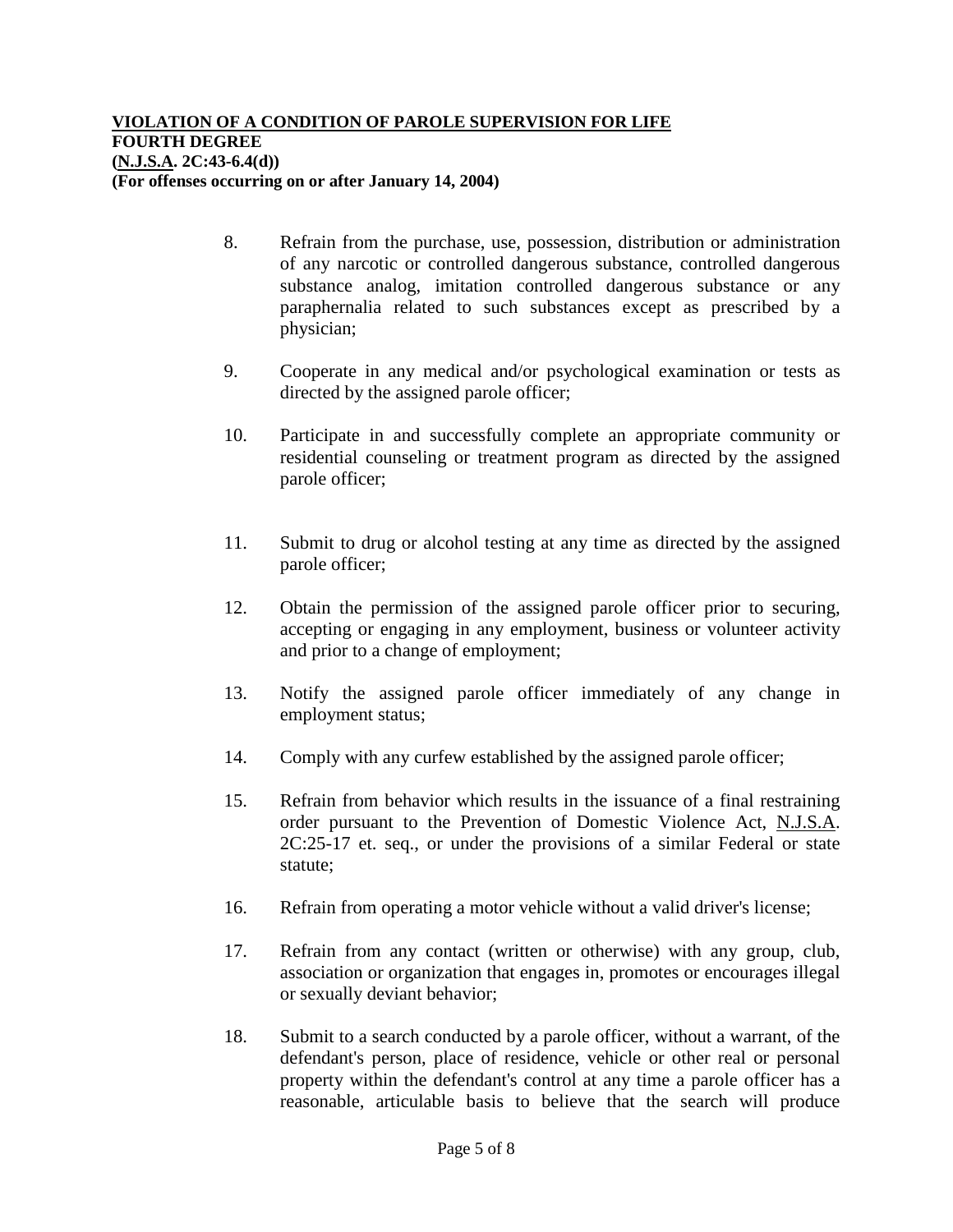contraband or evidence that a condition of supervision has been violated, is being violated or is about to be violated and permit the confiscation of any contraband;

- 19. Submit to a polygraph examination ordered to be administered, pursuant to N.J.S.A. 30:4-123.88.
- 20. Refrain from using any computer and/or device to create any social networking profile or to access any social networking service or chat room in the defendant's name or any other name for any reason unless expressly authorized by the district parole supervisor.

### (M) **(CHARGE IF DEFENDANT WAS ON PAROLE SUPERVISION FOR LIFE AND CONDITION ALLEGED INVOLVES CONTACT WITH A PERSON UNDER THE AGE OF EIGHTEEN)**

If the victim(s) of an offense specified in (a) above was a minor, meaning under the age of 18, a defendant serving a special sentence of parole supervision for life shall or refrain from initiating, establishing or maintaining contact with any minor and/or refrain from attempting to initiate, establish or maintain contact with any minor, except (SELECT APPROPRIATE) a) when the minor is engaged in a lawful commercial or business activity, the defendant may engage in the lawful commercial or business activity, provided the activity takes place in an area open to the public view; b) when the minor is in the physical presence of his or her parent or legal guardian (the defendant may not be the parent or legal guardian); c) when the defendant is present in a public area, as long as the defendant is not associating with a minor, and the public area is not one frequented mainly or exclusively by minors; d) when the appropriate court may authorize contact with a minor; or e) when the district parole supervisor or designated representative may authorize the defendant to have contact with a minor.<sup>[13](#page-3-0)</sup>

21. Refrain from residing with any minor without the prior approval of the district parole supervisor or designated representative.

# (N) **(CHARGE THE FOLLOWING IF IT IS ALLEGED THE VIOLATION RELATES TO THE COMMISSION OF NEW CRIME WHILE ON PAROLE):**

<span id="page-5-0"></span><sup>&</sup>lt;sup>13</sup> N.J.A.C 10A:71-6.12(f).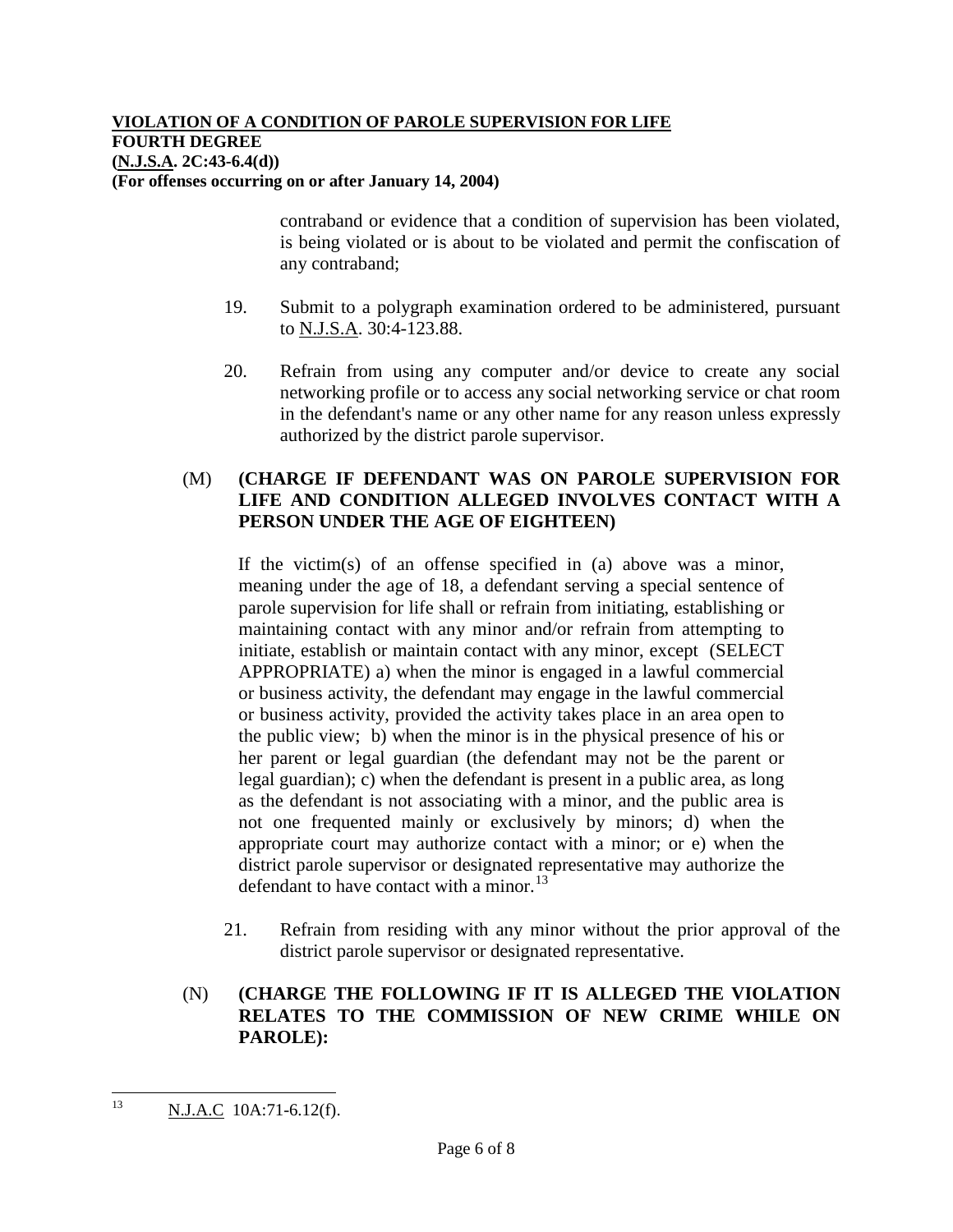The State alleges the defendant was convicted of a crime committed while on parole or adjudication of delinquency for an act which, if committed by an adult, would constitute a crime. The facts surrounding the underlying conviction may not be relitigated in the context of this case. You may only consider whether the State has proven whether the fact of the conviction exists, and whether the defendant was the person so convicted.<sup>[14](#page-5-0)</sup>

# (O) **(CHARGE THE FOLLOWING IF A VIOLATION OF A CONDITION RELATING TO INTERNET ACCESS IS ALLEGED):**

The State alleges the defendant knowingly failed to comply with Internet Access conditions as set forth in N.J.S.A. 2C:43-6.4(f), to wit:

# **(SELECT AS APPROPRIATE)**

- (1) that the defendant violated a condition that prohibited him/her from accessing or using a computer or any other device with Internet capability without the prior written approval of the Superior Court judge and the State has proven such use was not in connection with the defendant's employment or search for employment as approved by the defendant's parole officer;
- (2) that the defendant refused to submit to periodic unannounced examinations of the person's defendant's computer or any other device with Internet capability by a parole officer, law enforcement officer or assigned computer or information technology specialist, including the retrieval and copying of all data from the computer or device and any internal or external peripherals and removal of such information, equipment or device to conduct a more thorough inspection;
- <span id="page-6-1"></span>(3) that the defendant failed to submit to the installation on the his/her computer or device with Internet capability, at the person's expense, one or more hardware or software systems to monitor his/her Internet use;
- (4) that the defendant failed to comply or submit to any other appropriate restrictions concerning the person's use or access of a computer or any other device with Internet capability. $15$

# **(CHARGE IF APPLICABLE)**

<sup>&</sup>lt;sup>14</sup> White v. N.J. Jersey State Parole Bd., 136 N.J.Super. 360 (App. Div. 1975).

<span id="page-6-0"></span><sup>15</sup> This condition regarding limiting Internet access would apply to only those convictions which arise from a date of offense that occurred after February 25, 2008. See P.L. 2007, c. 219.